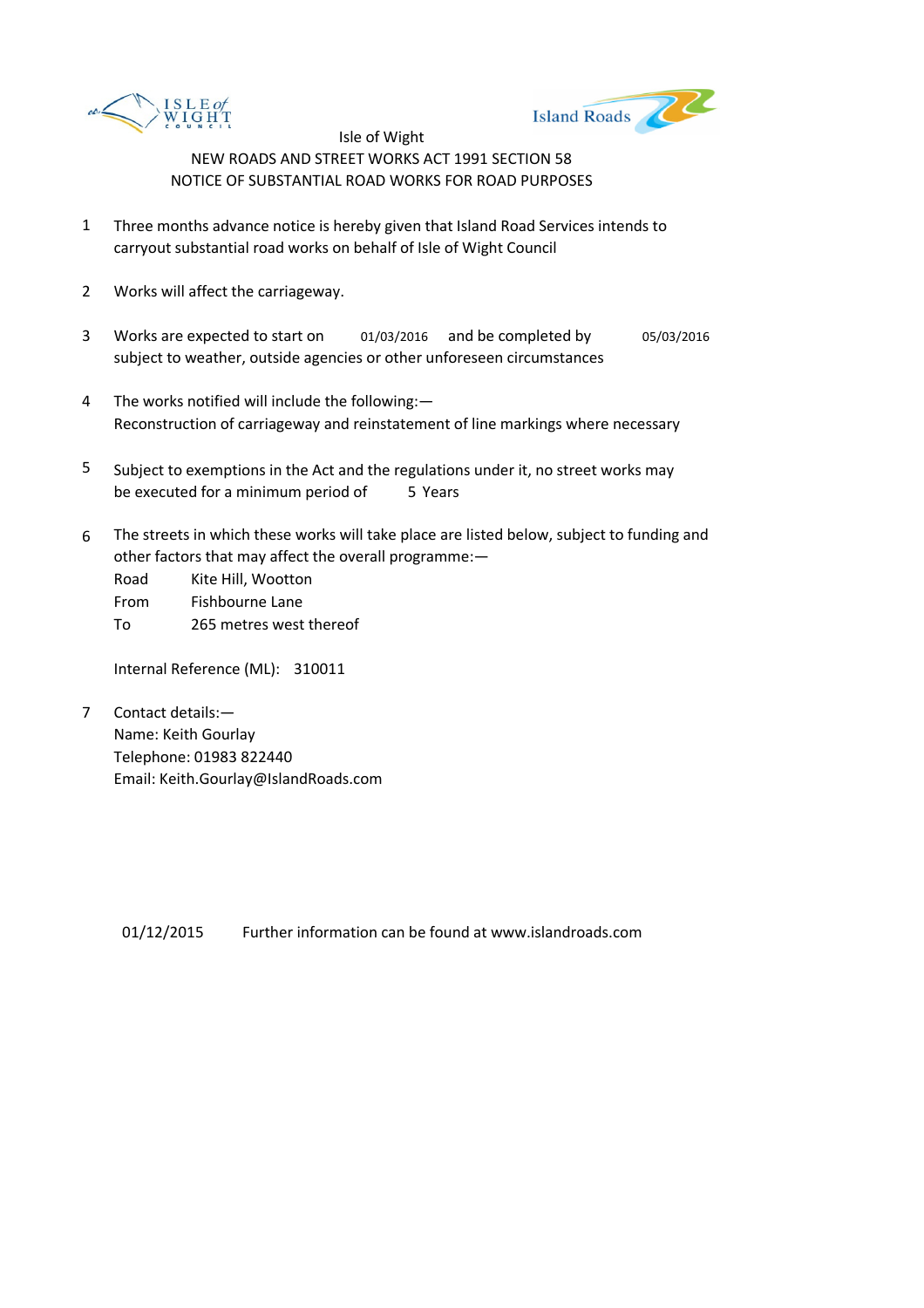



- 1 Three months advance notice is hereby given that Island Road Services intends to carryout substantial road works on behalf of Isle of Wight Council
- 2 Works will affect the carriageway.
- 3 Works are expected to start on 01/03/2016 and be completed by 05/03/2016 subject to weather, outside agencies or other unforeseen circumstances
- 4 The works notified will include the following:— Reconstruction of carriageway and reinstatement of line markings where necessary
- 5 be executed for a minimum period of 5 Years Subject to exemptions in the Act and the regulations under it, no street works may
- 6 The streets in which these works will take place are listed below, subject to funding and other factors that may affect the overall programme:—

Road Kite Hill, Wootton From Ashlake Farm Lane

To 265 metres west of Fishbourne Lane

Internal Reference (ML): 310010

7 Contact details:— Name: Keith Gourlay Telephone: 01983 822440 Email: Keith.Gourlay@IslandRoads.com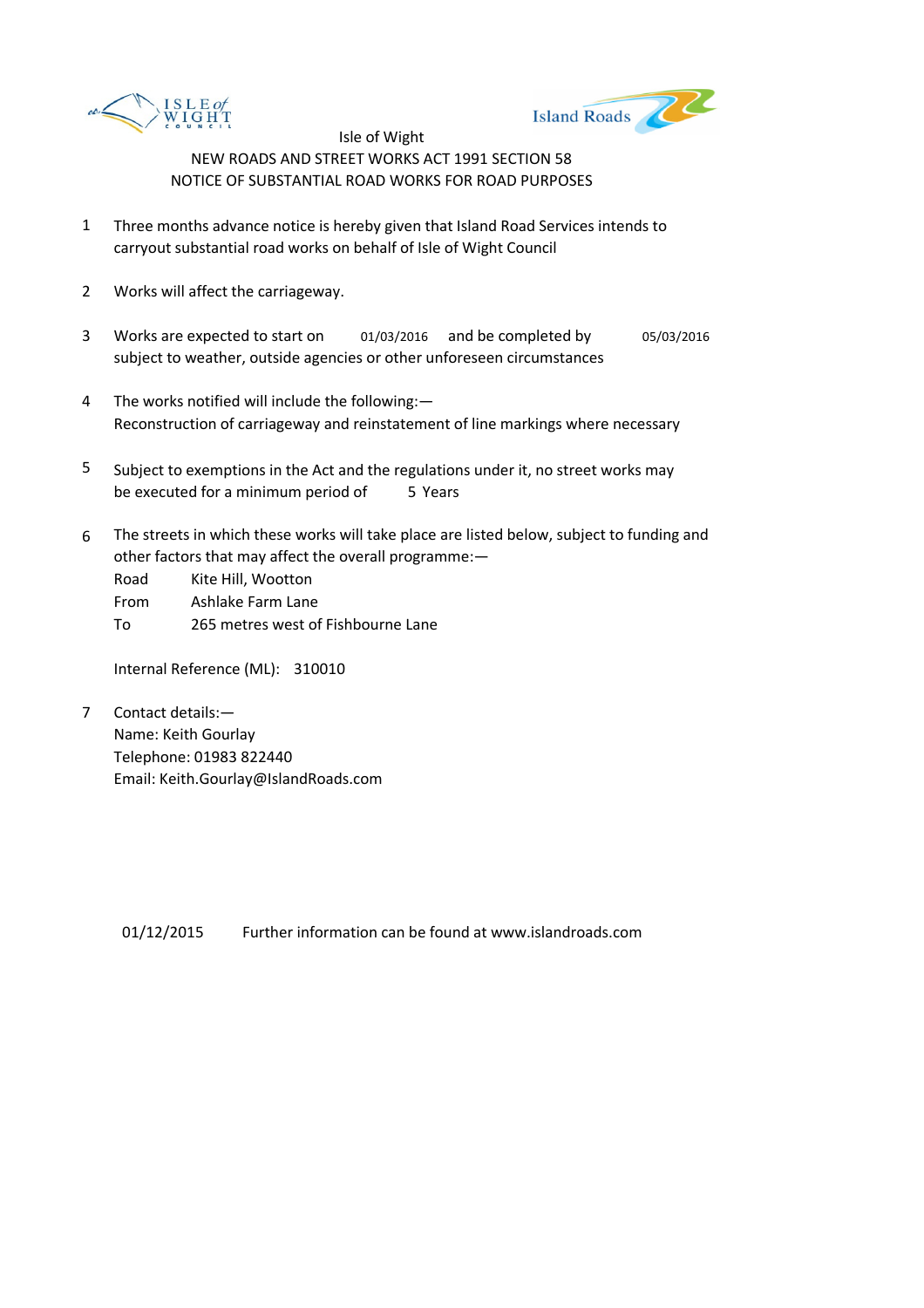



- 1 Three months advance notice is hereby given that Island Road Services intends to carryout substantial road works on behalf of Isle of Wight Council
- 2 Works will affect the carriageway.
- 3 Works are expected to start on 01/03/2016 and be completed by 05/03/2016 subject to weather, outside agencies or other unforeseen circumstances
- 4 The works notified will include the following:— Reconstruction of carriageway and reinstatement of line markings where necessary
- 5 be executed for a minimum period of 5 Years Subject to exemptions in the Act and the regulations under it, no street works may
- 6 The streets in which these works will take place are listed below, subject to funding and other factors that may affect the overall programme:—

Road High Street, Wootton

- From Access road to Mill Pond House
- To Ashlake Farm Lane

Internal Reference (ML): 310009

7 Contact details:— Name: Keith Gourlay Telephone: 01983 822440 Email: Keith.Gourlay@IslandRoads.com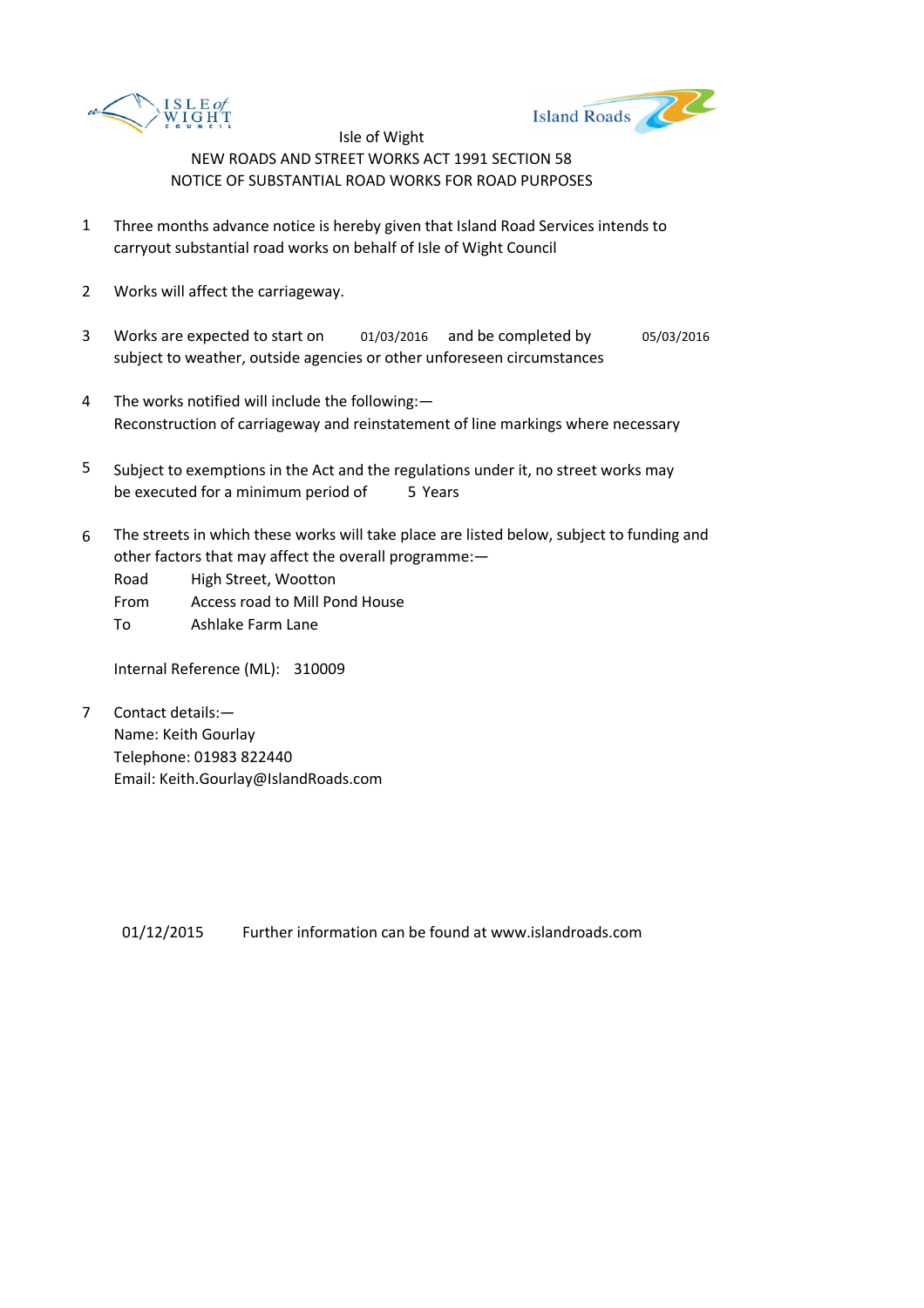



- 1 Three months advance notice is hereby given that Island Road Services intends to carryout substantial road works on behalf of Isle of Wight Council
- 2 Works will affect the carriageway.
- 3 Works are expected to start on 01/03/2016 and be completed by 05/03/2016 subject to weather, outside agencies or other unforeseen circumstances
- 4 The works notified will include the following:— Reconstruction of carriageway and reinstatement of line markings where necessary
- 5 be executed for a minimum period of 5 Years Subject to exemptions in the Act and the regulations under it, no street works may
- 6 The streets in which these works will take place are listed below, subject to funding and other factors that may affect the overall programme:—
	- Road High Street, Wootton From New Road To Access road to Mill Pond House

Internal Reference (ML): 310008

7 Contact details:— Name: Keith Gourlay Telephone: 01983 822440 Email: Keith.Gourlay@IslandRoads.com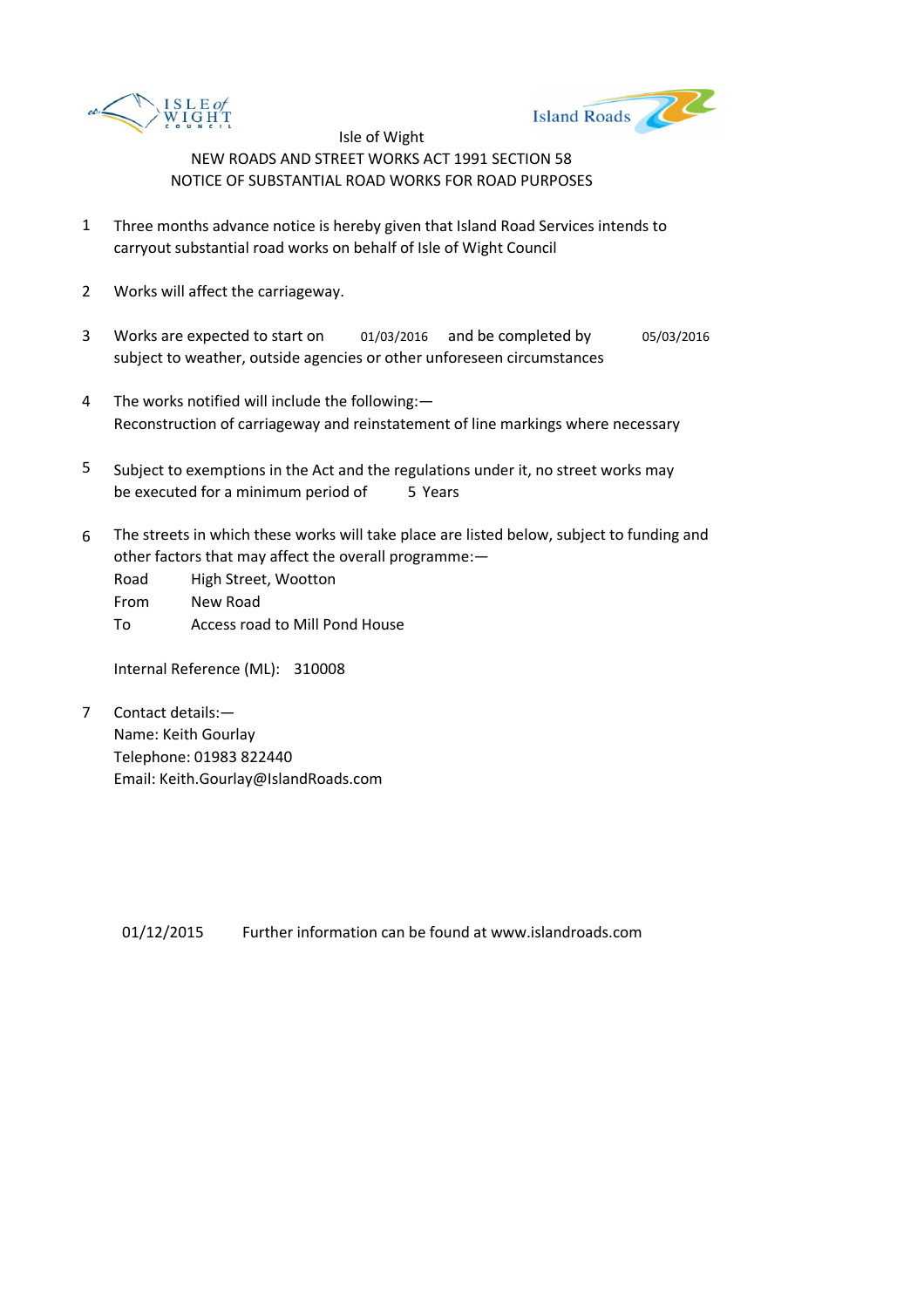



- 1 Three months advance notice is hereby given that Island Road Services intends to carryout substantial road works on behalf of Isle of Wight Council
- 2 Works will affect the carriageway.
- 3 Works are expected to start on 01/03/2016 and be completed by 05/03/2016 subject to weather, outside agencies or other unforeseen circumstances
- 4 The works notified will include the following:— Reconstruction of carriageway and reinstatement of line markings where necessary
- 5 be executed for a minimum period of 5 Years Subject to exemptions in the Act and the regulations under it, no street works may
- 6 The streets in which these works will take place are listed below, subject to funding and other factors that may affect the overall programme:—

Road High Street, Wootton From Rectory Drive To New Road

Internal Reference (ML): 310007

7 Contact details:— Name: Keith Gourlay Telephone: 01983 822440 Email: Keith.Gourlay@IslandRoads.com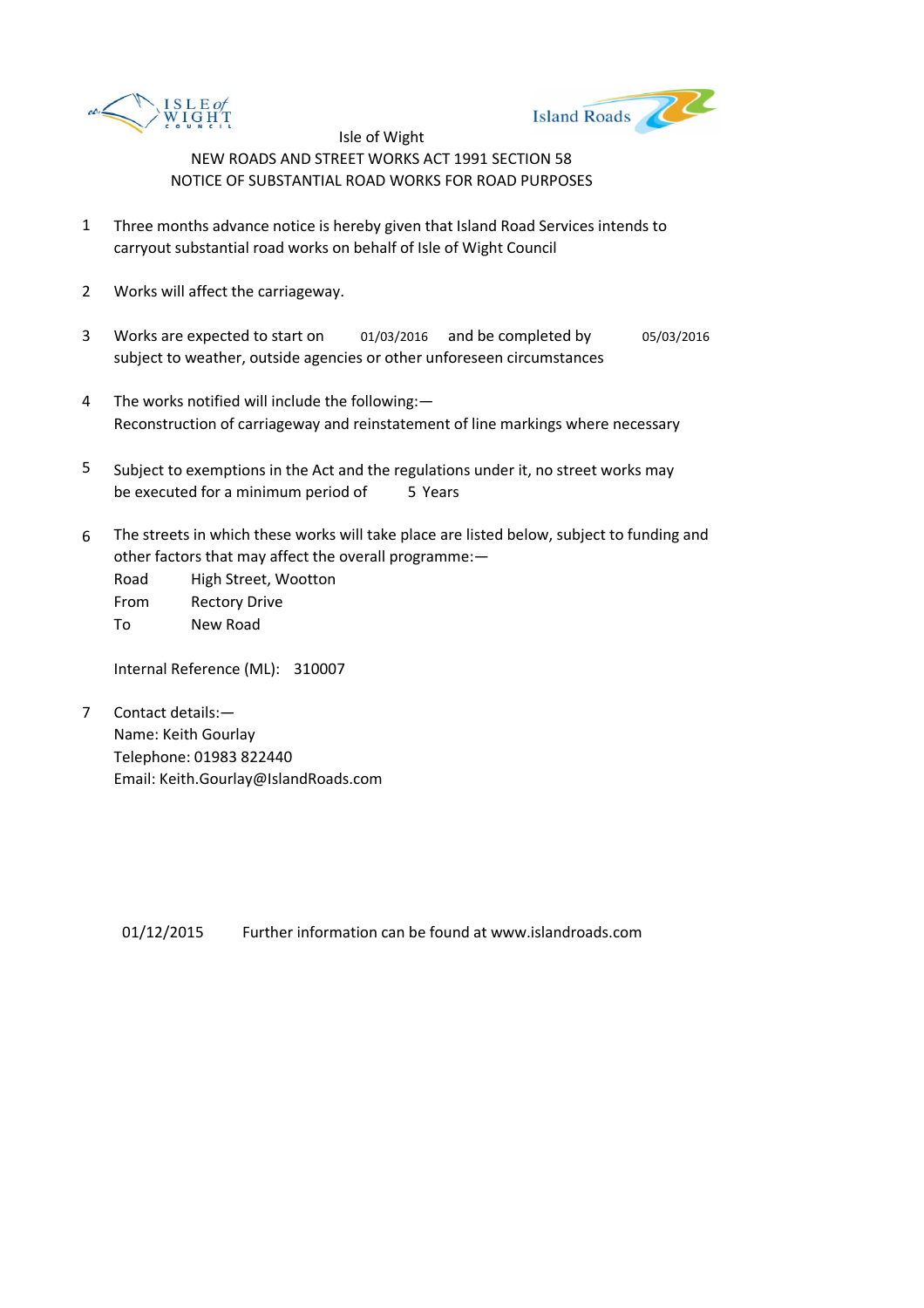



- 1 Three months advance notice is hereby given that Island Road Services intends to carryout substantial road works on behalf of Isle of Wight Council
- 2 Works will affect the carriageway.
- 3 Works are expected to start on 01/03/2016 and be completed by 05/03/2016 subject to weather, outside agencies or other unforeseen circumstances
- 4 The works notified will include the following:— Reconstruction of carriageway and reinstatement of line markings where necessary
- 5 be executed for a minimum period of 5 Years Subject to exemptions in the Act and the regulations under it, no street works may
- 6 The streets in which these works will take place are listed below, subject to funding and other factors that may affect the overall programme:—

Road High Street, Wootton From Church Road To Rectory Drive

Internal Reference (ML): 310006

7 Contact details:— Name: Keith Gourlay Telephone: 01983 822440 Email: Keith.Gourlay@IslandRoads.com